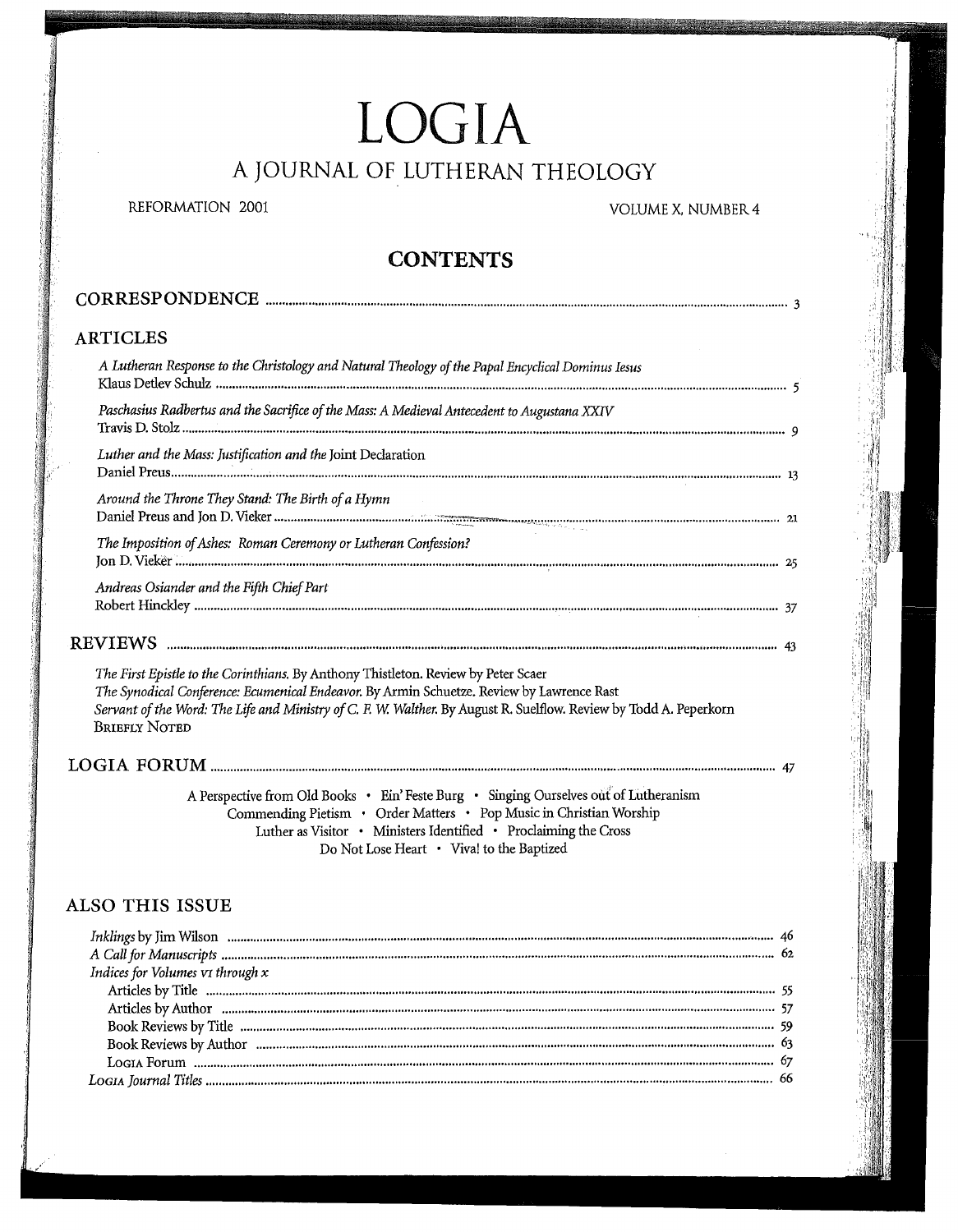# *A Lutheran Response* to *the Christology and Natural Theology of the Papal Encyclical* Dominus Iesus

# KLAUS DETLEV SCHULZ

 $q \rightarrow q$ 

THE PUBLICATION OF POPE JOHN PAUL 11's encyclical unification. It is willing to make provisions for it under the Dominus Iesus on September 5, 2000, created quite a stir in precincts of the Roman hierarchy, that is, an ecu effect on the hopes of rapprochement entertained by many sup- *Dominus Iesus* is deceivingly proposed under a Christological porters of the *Joint Declaration* and of religious pluralism. mantle. Many Lutherans in America and Scandinavia, though dis-Cowering in the corner like a beaten dog, they look upon the gruntled for their own non-recognition as "churches in the proper encyclical as nothing but an acrimonious recourse to a pre-<br>encyclical as nothing but an acrimo Vatican II "imperial" claim of the Roman Catholic Church's hege- view of their apostolic succession and a valid eucharist at least  $\mu$  and and religious world. This claim was somewhat intriguing. To be sure, for the time being the sole 6rst officially passed by Pope Boniface VlU, in his bull *De unitate* beneficiaries of this positive appraisal are the Orthodox churches. ext potestate Ecclesiae (Unam Sanctam) from 1302, which declared The Protestants, even those who claim apostolic succession, must unequivocally that "it is absolutely necessary for the salvation of contend with the papal Bull *Apostolicae Curae* of 1896 in which

by concerned Lutherans, though far less in number and not as both form and intention. Without claiming infallibility in his properspicuous. In their opinion the declaration casts a badly nouncement, Pope Leo XXII nonetheless considered it "definitively needed sobriety on the ecumenical discussion, which over the fixed, valid,and irrevocable." But here too there is stili hope that the years has lost much of its clarity and honesty on the issues pope might declare such a judgment of his predecessor as historiinvolved. Instead, a cover-up tactic had been employed that cally conditioned, being compelled by his own "church's better belied the real positions and distinctions of churches and reli- understanding of its faith" to propose a "more perfect expression." gions. not only to one another, but also to the truth itself, Jesus Thus the back door, if now dosed, could still be opened. In the Christ. In view of the eroding giant postmodernism, appraisals meantime, these Lutherans may take either pride or consolation in such as these have their validity. but they also elicit some the fact that they at least offer a "Roman-like" structure, with which .ilnlUSement: Opposites attract, or as Shakespeare already once they believe Rome may be best approachable in a *post-Dominus* 

#### THE HISTORICAL EPISCOPACY: A FUTURE ITEM ON THE AGENDA?

So have the ecumenical discussions reached a cul-de-sac? Now that the prospects of a final agreement on the doctrine of justification have been somewhat subdued, one ponders the question: Which items will most likely be on the agenda of future ecumenical discussions? It is likely that the ecdesial hierarchy itself will become an important topic. Inroads into this area have already been made. In past years Lutherans and Episcopalians have come together and now also seem to flaunt romantic notions of a historic episcopate based on an apostolic succession found acceptable by Rome. In View of this, the tactic of the pontifical declaration *Dominus Iesus*  is a clever subterfuge. Yet it is not a total rebuttal of ecumenical

*Dominus Iesus* on September 5, 2000, created quite a stir in precincts of the Roman hierarchy, that is, an ecumenical and the Protestant world. There is no gainsaying its destructive worldwide recognition of a papal struc worldwide recognition of a papal structure, which in the encyclical sense," will find the declaration's positive view of some churches in all men that they submit to the Roman Pontiff."<br>Among all these outcries are the appraisals of the encyclical Anglican Church, performs a rite of ordination that is defective in Anglican Church, performs a rite of ordination that is defective in said: "misery acquaints a man with strange bedfellows." *lesus* era of inter-denominational dialogue. There are already strong indications that these high-church-oriented Lutherans, such as those in Scandinavia and the United States, will increasingly part from the other Protestant churches of a presbyterial or synodical structure and take the middle position in the Roman-Protestant dialogue. Auspicious signs from Rome have already reached the ears of those who flaunt with Melanchthonian-like proposals. Cardinal Ratzinger, the prime mover behind the papal encyclical *Dominus Jesus,* already speaks of a misunderstanding that this encyclical letter has created and that Rome will do everything in her power to approach these Lutherans.

#### LUTHERANS AND THE DOCTRINE OF JUSTIFICATION

Naturally, with our own particular ecdesial structure, more conservative Lutherans will fall by the wayside in the above-mentioned dialogue proposals. Although certain conservative trends in Roman Catholicism, such as the moral and liturgical matters and now even an appealing Christology in the encyclical, might sound alluring to us, we should not be deceived or even falter on

KLAUS DETLEV SCHULZ is Associate Professor and Chairman of the Department of Pastoral Ministry and Missions at Concordia Theological Seminary, Fort Wayne, Indiana.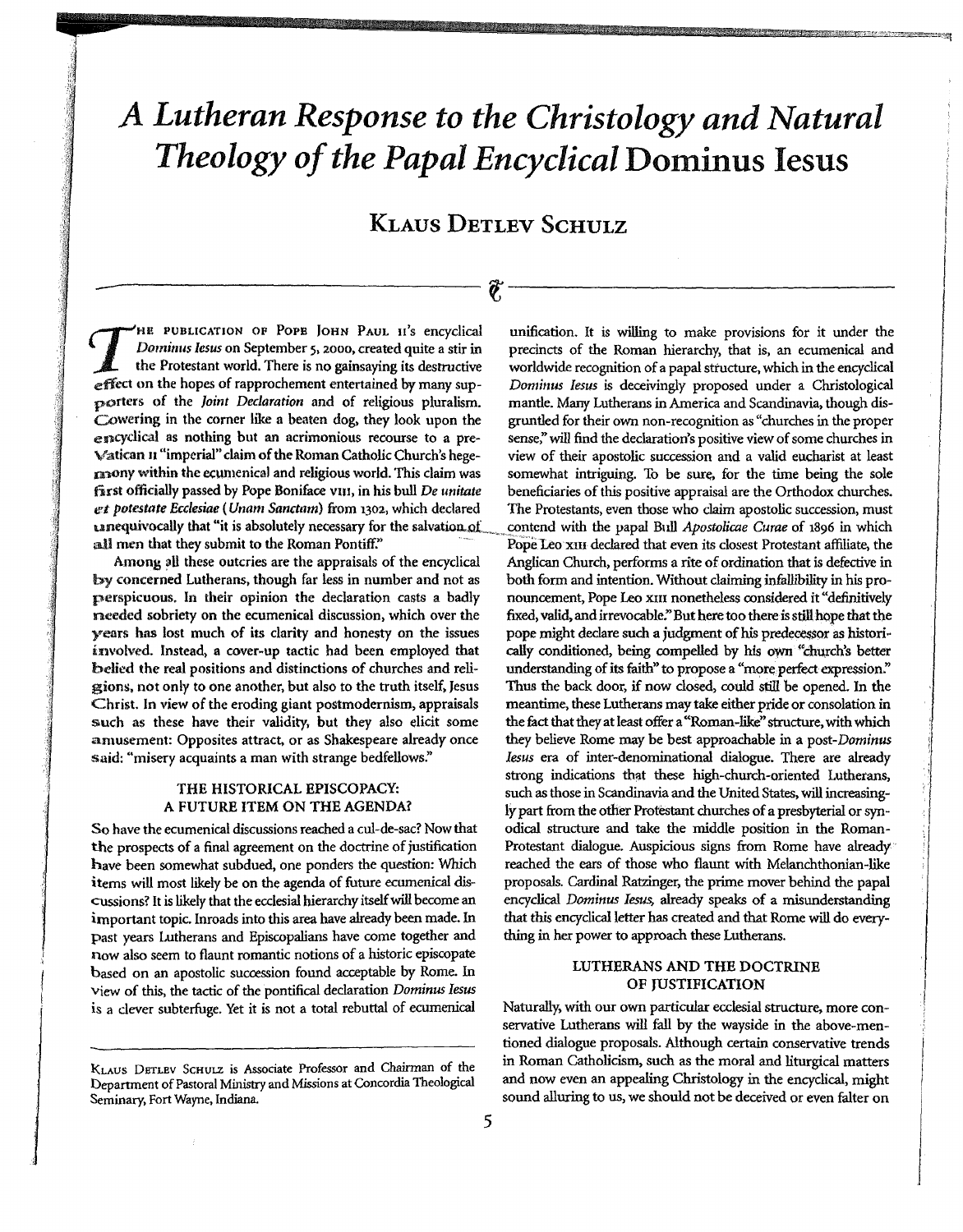the real issues involved. The encyclical has shown that any dialogue with Roman Catholicism will give Lutherans, and any other Protestant church, for that matter, the short end of the stick. If the Vatican had shown any sincerity on their side in the last number of years, they would surely have removed Luther from the list of excommunicated theologians before the fatal signing of the *Joint Declaration* on October 31, 1999. Ever since Donatism, nothing has rocked or will rock the Roman Church more than a well-argued and adamant Lutheran theology, which in its anti-Roman critique has lost nothing of its accuracy. Shared sentiments against post-modernity give no reason to abandon our theological prowess. The key question for our inquiry here is not merely to acknowledge the encyclical's reassertion of the traditional claim of the unicity of Christ in the context of religious pluralism. It is its *why* that matters.

### *What* **kind** *of Christ do we have to contend with in this document?*

In all of this, it is of the essence that we keep our attention on the doctrine of justification as the critical yardstick for our proclamation and our church structure. To sidestep it with fallacious arguments, as some Lutherans have done, is to bypass the essence of Lutheranism itself. For the sake of preaching the doctrine of justification, the de *iure divino* instituted office *(ministerium)* of word and sacrament remains indispensable in our church structure. A Roman-style pontificate may not be accepted in negotiation, however, since it is *de iure humano* by our standards. Such an acknowledgement is an elementary affront against our belief in Scripture and the mediating position of Christ in our soteriology. As the reign of the latest pope, John Paul II, and his encyclical letter *Dominus Iesus* indicate, a reformed papacy is out of the question. In the meantime, we must continue the anti-Roman spirit of the Confessions with Luther's own indictment as our watchword: "He cannot do it."

#### VATICAN II AND THE ENCYCLICAL ON CHRIST AND NATURAL THEOLOGY

The same critique applies to the Christology promoted by the encyclical. What kind of Christ do we have to contend with in this document? Beyond the fact that it underscores a Roman structure, it is also a rallying cry to all its own deserters within who have increasingly merged the Roman Catholic distinctiveness with other denominations and religions. For many supporters of Rome, this was a call long overdue. Nevertheless, despite all the talk of Christ as being unique and the fulfillment of God's promises, it fails to erase all doubts in a reader's mind concerning the actual reality of Christ's uniqueness in the Roman Catholic economy of salvation. Is it true that the positive statements of Vatican II to other religions were just arbitrarily made? Certainly not! Vatican II theology had taken its economy of salvation seri-

ously; here not Christ alone, but man himself played a major role as well. In contention here is the "ray of truth which enlightens all men" as professed in the Declaration *Nostra Aetate* and reaffirmed in the encyclical *Dominus Jesus.* Are these rays of truth merely a product of human initiative or actually of divine origin worked through the Holy Spirit? Are they, as is often stated, expressions assigned to a *preparatio evangelii* or actually salvific in and of themselves? The latter seems to be the most logical, although the *Dominus Jesus* remains ambiguous enough to confuse the reader, especially now that a more definitive Christology is offered. A realistic appraisal of the spiritual state of humankind cannot but conclude that two thirds of the world's population has and will remain unchristian despite all mission fronts mustered. One senses that Vatican II was willing to acknowledge the presence of a salvific character amongst adherents of other faiths with a pledge to their innocence:

Those also can attain everlasting salvation who through no fault of their own do not know the gospel of Christ or His Church, yet sincerely seek God and, moved by grace, strive by their deeds to do His will as it is known to them through the dictates of conscience. Nor does divine Providence deny the help necessary for salvation to those who, without blame on their part, have not yet arrived at an explicit knowledge of God.

As said, such a concession, however, is not arbitrarily made but actually in line with the doctrine of grace and moral theology. Therein lie the roots of the problem for a document such as the *Dominus Jesus,* which in fact puts its Christology and the traditional maxim "Extra ecclesia nulla salus est" to the test. Incidentally, from the very moment it was proclaimed in 1312, the latter was neither convincing for many Roman Catholic theologians nor leakproof.

Indeed, the encyclical *Domirlus Iesus* perpetuates a high esteem for "the true and holy things in these religions," such as "manner of life and conduct, the precepts and teachings ... which reflect a ray of truth which enlightens all men." This is a tribute to its doctrines of natural theology, grace, and moralism associated with the *synteresis* or *synderesis,* a habitual moral capacity *(potentia habitualis)* with which natural man may enact his conscience *(conscientia)* to perceive the principles of morality. This is a far more generous concession to natural theology than Luther ever made. In the Roman Catholic system, man's innate knowledge of God's existence and his will (Rom 2:14-15: "cognitio Dei naturalis innata"), as well through his acquired understanding of God (Rom 1:18-20: "cognitio Dei naturalis acquisita"), may engage both abilities of will and reason to make moral decisions between good and evil and "finally also pass judgment about concrete acts yet to be performed or already performed." Such abilities are not self-induced, but, when a person applies his conscience, God himself actually is speaking to him.

#### LUTHER AND THE CONFESSIONS

Since his 1513-15 lectures on the Psalms, Luther was no longer willing to acknowledge such use of reason and the will as saving faith *(fides specialis).* Instead, he posited a harmatological motif that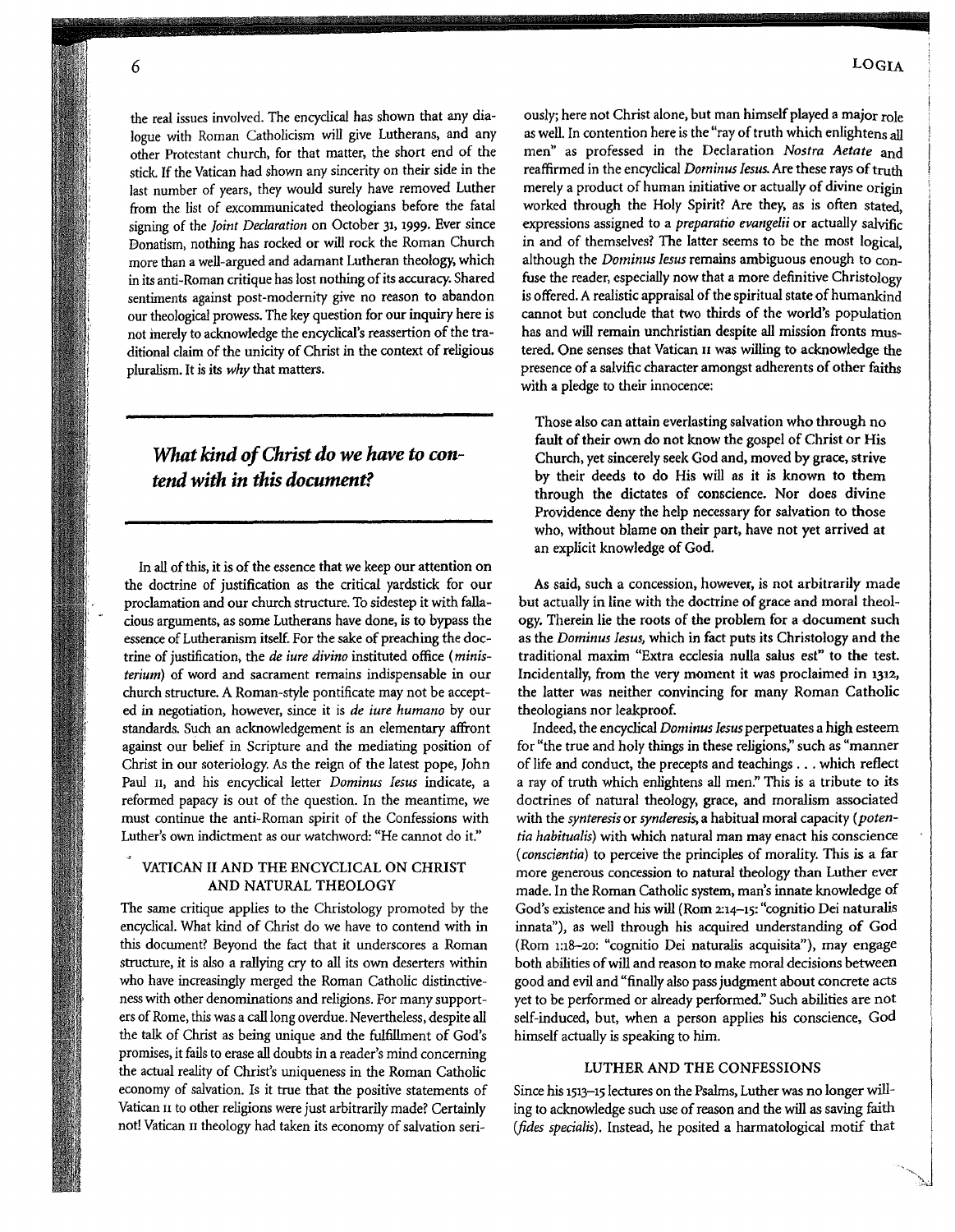stressed the absolute sinfulness of fallen man and a total moral captivity of man's will and reason to concupiscence. Because of this incessant proclivity of man to sin, Luther was radical enough to call concupiscence itself sin, as well as to hold to its continued existence after baptism. Consequently, although he acknowledged a natural knowledge of God and worship on the basis of the First Commandment as an ideal, he would not accept it in reality on the basis of man's total corruption through original sin. His most evident witness to this fact is given in his famous explanation in the Large Catechism: "That to which your heart clings and entrusts itself is, I say, really your God." From the theological layout of the Catechisms, we know that for Luther the God to whom this true worship is to be directed is not just theism in general, but the persons of the Triune God as revealed in the Christian faith. The true nature of God as love and grace cannot be understood and worshipped outside a faith in Christ. In all of this Luther had discarded the natural habitual remnant associated with *synderesis* and placed in its stead the Pauline *syneidesis,* the conscience, in which he placed the act of justification, so that the conscience and faith became one. Luther's famous words before the Diet of Worms (1521) were thus not a mere invocation of his autonomous conscience per se, but that which is bound to God's word or to a truth of law and gospel placed above man.

In the controversy over the "modus agendi" and the "facultas-<br>adplicandi se ad gratiam" of natural man, the authors of the Solid Declaration rejected any proposition that claims God uses rule through his church, to those in contact with it. Two thirds man's natural will and reason. Rather, in terms of his inclina-of the world's population, how tion or possession of a spark towards any good by way of his or connected to it. How then can a church be a "universal sacranatural strengths *(scintillula reliqua),* man is totally corrupt and ment of salvation" if there are manypeopleWho have no knowldead ("ad bonum prorsus corruptus et mortuus est"). Most edge of the church and regions in the world where the church is importantly, God, through the Holy Spirit, never builds upon not allowed to be present? Since this contingency cannot be so anything as already existing in man in the sense of fulfillment, easily broken, Vatican II has argued for a cosmic Christ of ubiq-<br>but rather as transformation or creation of new spiritual gifts uitous dimensions, who, wit and strengths (vires spirituales). With this clear doctrine on nat- hearts of all those who belong to other religions. Karl Rahner, ural man, the *causa efficiens* is solely the Holy Spirit through his who spearheaded the theological direction of Vatican II, is its word. From the time of Abraham Calov, Orthodoxy, with its most consistent proponent by e clear doctrine of inspiration, has maintamed that the trqereli- the moral theology presented above. God's salvific will is unigion and revelation were tantamount to the inspired word of versal, and therefore he offers his grace to everyone. This grace God in Scripture: the true religion is the one that conforms to elicits a human response, which to Rahner has the nature of an God's word. As a result, Roman Catholicism, though still in act of faith, even if at this point man may have no explicit conpossession of a *veritas residua*, was also not spared. Because of cept of God and knows nothing of Christ. On the basis of the its false teachings, it was placed in the category *religio falsa.* moral theology of Roman Catholicism, Rahner can infer that

#### ROME AND KARL RAHNER

The Romans obviously failed to follow the Reformers in all this. In its third session on 17 June 1546, the Council of Trent rejected the idea of an existence of sin and concupiscence (as sin) after baptism. In its sixth session on 13 January 1547, the council passed canons against a falsely understood justification: ''If anyone says that after Adam's sin the free will of man is lost and extinct, he is expelled from the church," and "If anyone says that all works performed before justification are truly sins or deserve God's hatred, he is expelled from the church."

But what about God's response to man's natural ability and the "ray of truth which enlightens all men"? Does he reward them with salvific intentions? The answer given to this question varies, depending on which Roman Catholic one speaks to or

which document one reads. There is much ambivalence and ambiguity in this. Confusing in this context are the theological dictums called "merits of congruity and con dignity" ("meritum de congruo et de condigno"), as the Lutheran Confessions themselves already indicate. Obviously, a favorable response on behalf of man is a result of prevenient grace and acknowledged theologically as a "merit of congruity." This is a proportionate merit, upon which grace is conferred if it is performed first. In the scheme of things God, in his ordained grace *(potestas ordinata),* would bind himself to such favorable responses with his infused grace. There must be some law of contingency between

*Vatican* II *has argued for a cosmic Christ of ubiquitous dimensions, who, without their knowledge, rules the hearts of all those who belong to other religions.* 

deed and reward. The only problem is that God does this as a of the world's population, however, will never be in the church uitous dimensions, who, without their knowledge, rules the most consistent proponent by enunciating the consequences of the conscience *(synderesis),* because it is not completely destroyed, implicitly becomes the organ of God's self-communication to the human spirit. The demand of the conscience to transcend egoism and to love others as themselves is actually an absolute demand from God. But since the grace of God is always the grace of Christ, all charitable acts of man are also directed to Christ, even though those who do them may never attain church membership or arrive to an explicit faith in Christ. Rahner thus chose the term "anonymous Christians" to describe these people.

How far is the encyclical *Dominus Iesus* from Rahner's position? It seems to have abandoned his theological innovations and posits a Christology much more closely aligned to ecclesiology, that is, to the actual historic church. It too professes a cosmic Christ, who as a paschal mystery dominates the world,